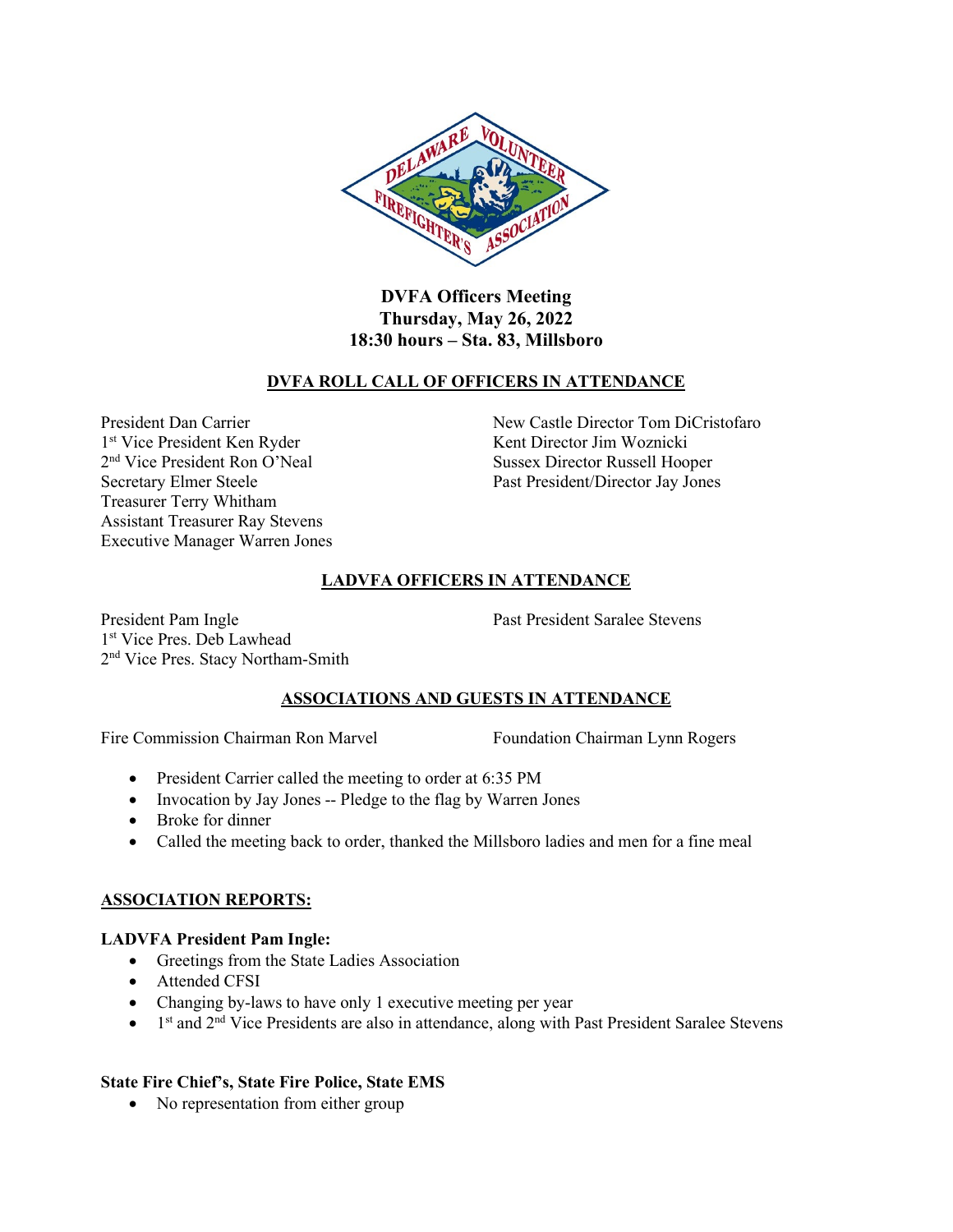## **OFFICER REPORTS:**

#### **President Dan Carrier: (copied and pasted from e-mail)**

Thank you everyone for attending

Thank you to Warren for all you have been doing .

I have been attending meetings up and down the state

Thank you to everyone who attended CFSI again this year Delaware had 10% of the attendance. Congratulations to Sussex County Medics for there 3 rd places finish in the national GEMS games. We are going to have a cocktail social for Senator Ennis to Honor him as he retires from the states Senate. Attended FDIC there were some good classes on recruiting

## **1 st Vice President Ken Ryder: (copied and pasted from e-mail)**

This report is a review of my thoughts about situations, developments and issues for our May Officers meeting as we continue to move through this year. So it's been 3 months since our February  $22<sup>nd</sup>$  meeting at Felton we are ready to gather for our next officers get together in Millsboro. This will be the officer's meeting before we have our next Executive Meeting on Sunday, June 12<sup>th</sup> at DSFS as we continue to welcome in the summer heat and longer days!

COVID Perspective: Here we are 3 months later in the DVFA year and the future was beginning to look a little "brighter" but all of a sudden infection rates are once again seriously increasing. A mask "option" was just announced and is "suggested" for indoor events. What else might be coming is anybody's guess at this point. All of a sudden…we again are faced with the return of another variant. We were anticipating that the warmer weather and summer months ahead were the continuing of our return to normalcy. The vast majority of us and the general population are masked out at this point. Most everyone is ready for the summer, time to enjoy ourselves and life in general. Unfortunately proceeding cautiously will continue to be a fact of our lives.

Recruitment & Retention: Warren has met with the Secretary of Education to continue his pursuit of getting a career path for volunteer services into our school system here in Delaware. This is long overdue as a means to give our young people an educational path to pursue into our lines of work. Another success is at hand with the passage of SB #189 for the increase in tax credit to 1K. However we must continue to seek out and identify thoughts, suggestions and ideas that may help reverse the societal changes to our system of volunteerism.

Our 100<sup>th</sup> Anniversary parade is scheduled to be held in Dover on July 9<sup>th</sup> of 2022. It is now on the calendar to happen and hopefully this time we will get the job done.

HB#193 and Regulation 709 Committee continue to work with achieving a workable bill and document that will be acceptable to all parties. When we left the meeting with the Commissioners at DSFS on April 11<sup>th</sup> I'd like to believe I saw glimmer of hope that HB#193/Reg. 709 revisions might be reviewed or accepted as a possible path forward. The Commissioners agreed to have the Reg. 709 suggested amendments reviewed by their legal counsel. In the meantime HB#193 w/amendments has passed the House  $\&$  is now over in the Senate.

As we all know Warren is due to step down at the end of June of this year. At this point we have hardly gotten beyond 2 basic advertising tries in search of someone else to bring on board. So far we have netted 1 resume/applicant which was why we re-advertised  $(2<sup>nd</sup>$  posting) the position. The committee has determined, due to our status, we can't bring or shouldn't bring a lobbying firm on board. So the Employment Committee determined we would split the job into 2 functions. Warren indicated he would be willing to stay on in an administrative status for possibly 2 years with another person (TBD) to do the Legislative legwork. The (TBD) person is the mystery that we haven't been able to solve yet.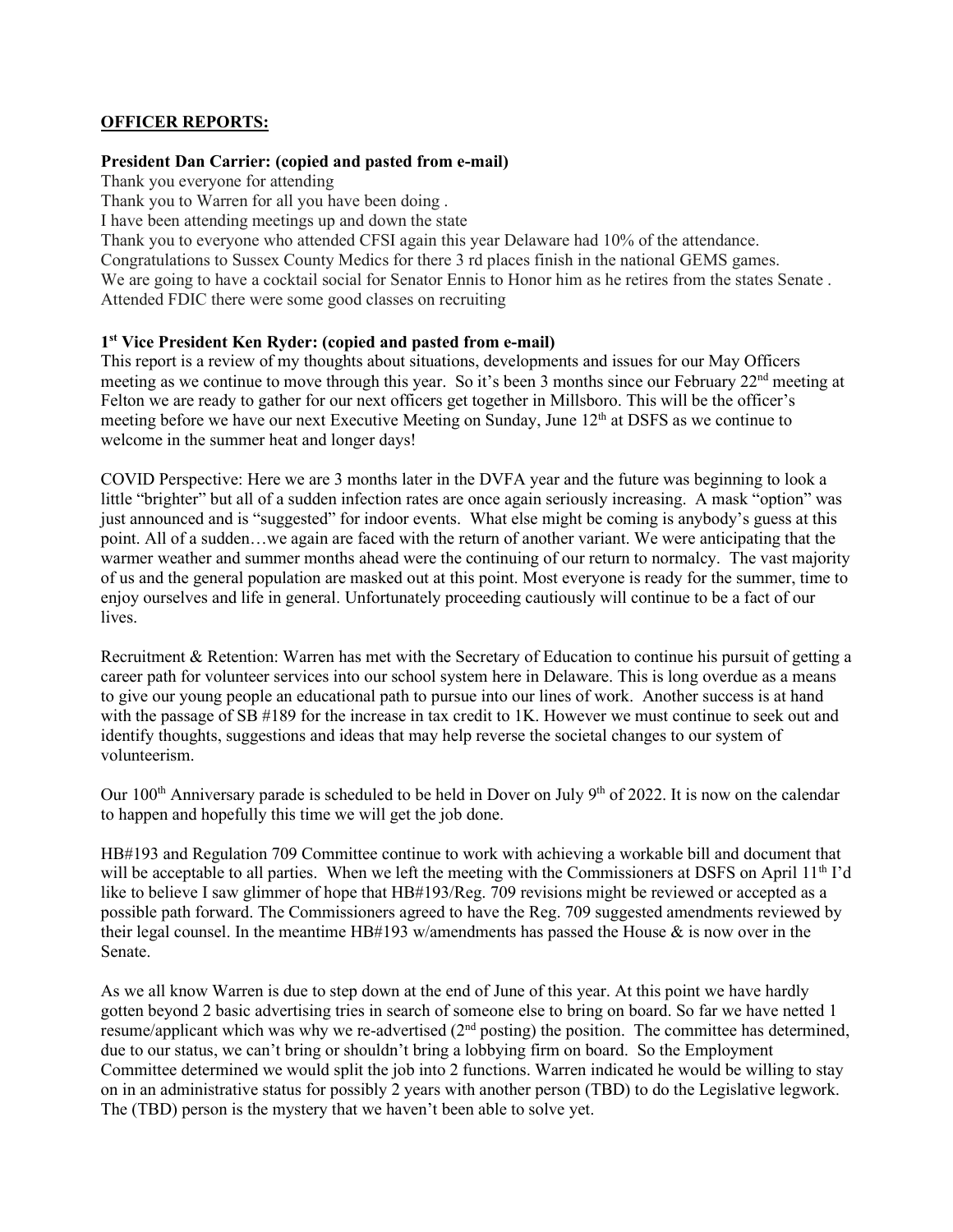One more thing to squeeze in here is Scholarships. We are going to have to review the screened submissions to come up with our recipients before much longer. Time is and has been flying by!

## **2 nd Vice President Ron O'Neal: (copied and pasted from e-mail)**

DFVA Foundation – The application for the 2022 State Employee's Charitable Campaign (SECC) was submitted for review and approved on May 11, 2022. The Foundation has been fortunate enough to have been chosen to participate in this campaign since 2016 and to date has benefited the Scholarship program with \$7,731.00.

The Mid-Del Foundation grant application process will open June 1<sup>st</sup> of this year, with a deadline of August 31, this year's application is in process.

Deadline for this year's DVFA scholarship submissions was March 31, 2022, and as of the deadline 24 scholarship applications had been received at the fire school. Unfortunately, a preliminary review showed 8 applications had issues serious enough to deny funding, all dealing with copies of course curriculum and official transcripts. The Scholarship Committee will be meeting to review the remaining applications to assure all meet the specified requirements.

A suggestion has been made to attach an example of a fully completed application that can be used as a guideline for next year's applicants in order to hopefully avoid errors being seen.

The Sussex County Council has released their proposed 2023 budget that will go into effect on July 1, 2022. The new budget includes an additional \$800,000, bringing the total to \$2.8M, for fire companies with ambulance service to cover salaries for paid EMT's. The additional funding was requested by the SCVFA Resources Committee which proposed \$36,400 per company to assist with EMT wages.

I would like to apologize to visitors from New Castle and Kent Counties who were in attendance at the SCVFA May meeting in Frankford earlier this week. A number of members of that Association, who are obviously very passionate regarding HB193, were extremely vocal regarding that Bill's movement through the House. Discussions regarding this situation with the legislation are necessary but should not be allowed to get to the point where it attacks individuals with finger pointing or name calling. Our discussions should focus on moving forward and the next step in the process.

I understand that HB413, that addresses Rescue Billing, was discussed during the latest Legislative session, but was held up for some reason. Is there a problem with the bill and what would be the next step in it moving forward?

Where do we stand with the possible modifications to the Grant in Aid Bill?

How do we move forward with the Executive Manager/Administrative Assistant positions?

#### **Secretary Elmer Steele: (copied and pasted from e-mail)**

- Spending a lot of time on issues at the Chase Center, regarding menus and prices
- Food prices have taken a big jump and will affect our cost this year
- Continuing to work on BEO's
- Room block at the Westin is sold out
- Still have 10 rooms in the Homewood Suite block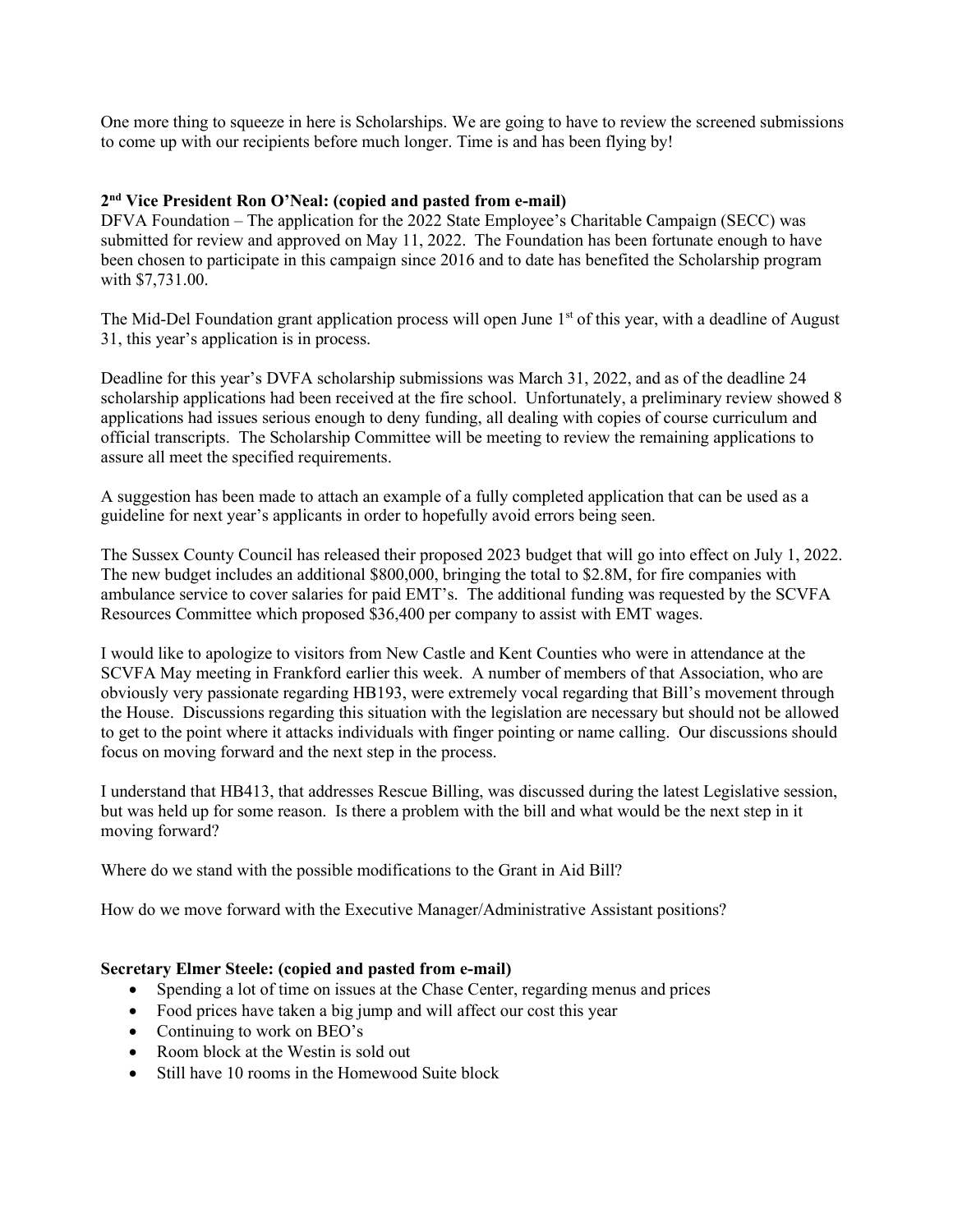• Attended the Eastern Division I-Chief's Conference in Rehoboth on May 13 and 14. Nice event with great speakers. Lots of networking time with people from all over the US and Canada. Most everyone's concern is staffing and funding

## **Treasurer Terry Whitham: (copied from written report)**

- 1. Expenses since July 1<sup>st</sup> to date have totaled \$157,329.50. CFSI Officer expenses were \$1,700.00 over budget. FDIC was over double budget, but we knew that due to two (2) conferences within the same budget year. Georgetown has paid their dues. I have a copy of the Budget vs Actual if anyone would like to see it.
- 2. Out intuit payroll expenses have increased a little. I'm still not happy with the way Bumpers and Company are inputting the salary for the Executive Manager. They are recording it on entirely different lines. I have spoken to them on two separate occasions about this.
- 3. As of the end of April, the Crawford Financial account portfolio is \$249,852.56. That is a decrease of \$7,811.52 from March.
- 4. The F&B Committee met on May 11<sup>th</sup> to work on the FY22-23 budget. The committee worked figures for presentation at the June Executive meeting by Chairman Burris.

### **Assistant Treasurer Ray Stevens: (copied from written report)**

| <b>CURRENT ACCOUNT BALANCES</b>         |                                                       |
|-----------------------------------------|-------------------------------------------------------|
| Conference Checking Account:            | \$3,800.32                                            |
| Conference M/Mkt. Account:              | \$65,807.92                                           |
| Bills paid for 2022 Conference to date: |                                                       |
| New Conference App                      | \$3,819.00                                            |
|                                         | 22.69                                                 |
| The Chase Center on Riverfront          | 22,000.00                                             |
| Ink & Thread                            | 653.25                                                |
| <b>TOTAL</b>                            | \$26,494.94                                           |
| Conference income to date:              |                                                       |
|                                         | \$3,152.00                                            |
| <b>Memorial Service</b>                 | 2,600.00                                              |
| TOTAL                                   | \$5,752.00                                            |
|                                         | Office Supplies<br><b>LADVFA Partners-in-Progress</b> |

4. Chase on the Riverfront has provided Elmer with the figures he needs to calculate the meal costs. The comparison of 2021 vs 2022 meal cost is on page 2 for everyone's review. Both Elmer and I are waiting on the Audio/Visual contractor to give us his numbers to plug in the 2022 budget also. The actual budget for Conference 2022 is starting to take shape but still needs additional figures.

#### **Delaware State Fire Prevention Commission Ron Marvel:**

- Tucker Dempsey has been appointed as the new Fire School Director
- Fire Prevention matching funds are out

#### **DVFA Foundation Lynn Rogers:**

- Held their last meeting on May  $11<sup>th</sup>$
- Trying to do some fund raisers